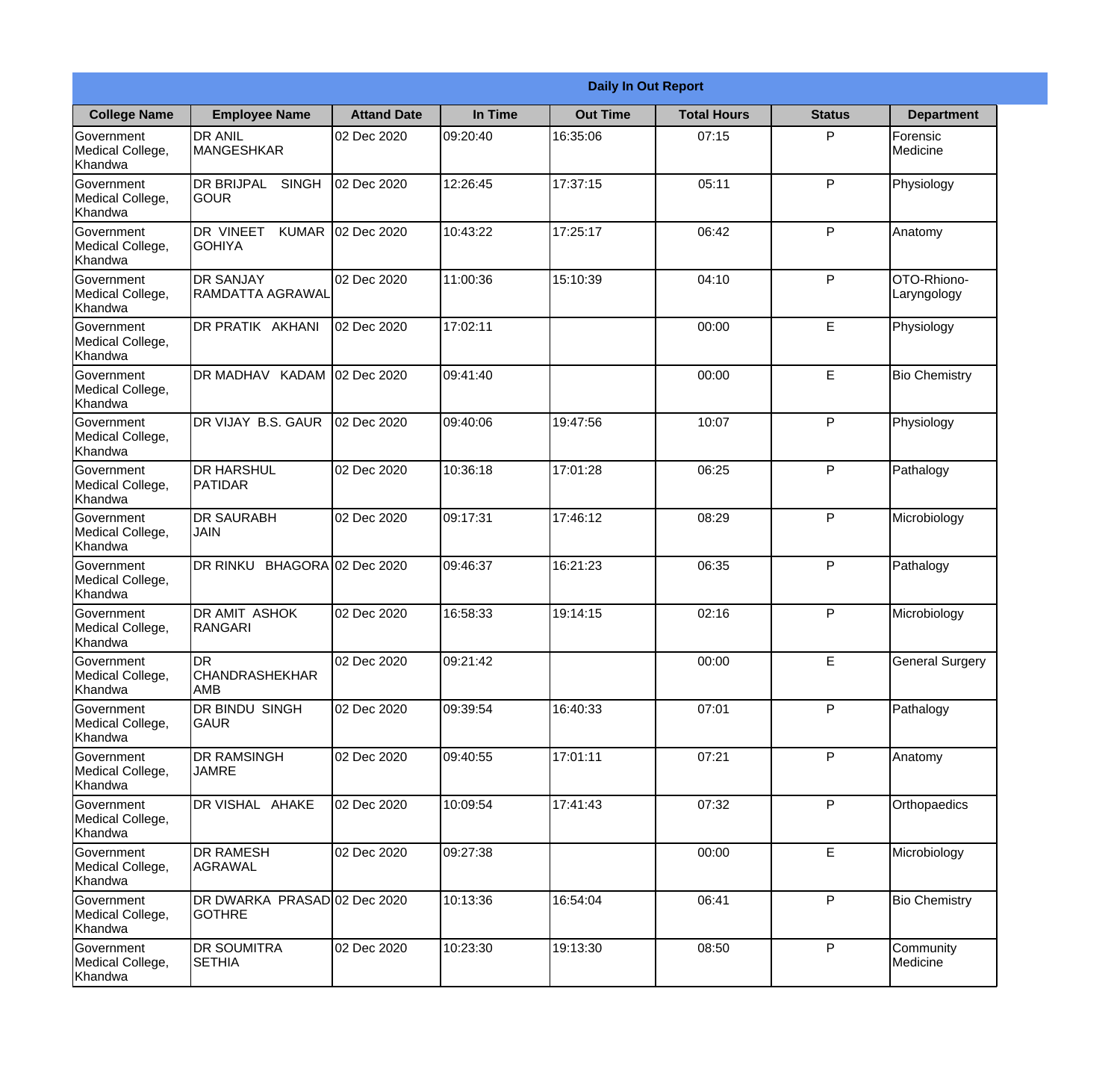| <b>Designation</b>                  | Category             |
|-------------------------------------|----------------------|
| Assistant Professor   Para Clinical |                      |
| Demonstrator/Tutor   Non Clinical   |                      |
| Professor                           | <b>Non Clinical</b>  |
| Professor                           | Clinical             |
| <b>Assistant Professor</b>          | <b>Non Clinical</b>  |
| <b>Assistant Professor</b>          | <b>INon Clinical</b> |
| Associate Professor Non Clinical    |                      |
| Assistant Professor   Para Clinical |                      |
| Associate Professor   Para Clinical |                      |
| <b>Assistant Professor</b>          | Para Clinical        |
| Professor                           | Para Clinical        |
| Assistant Professor   Clinical      |                      |
| Associate Professor Para Clinical   |                      |
| Demonstrator/Tutor   Non Clinical   |                      |
| <b>Assistant Professor</b>          | Clinical             |
| <b>Assistant Professor</b>          | Para Clinical        |
| Demonstrator/Tutor   Non Clinical   |                      |
| Assistant Professor   Para Clinical |                      |

## **Daily In Out Report**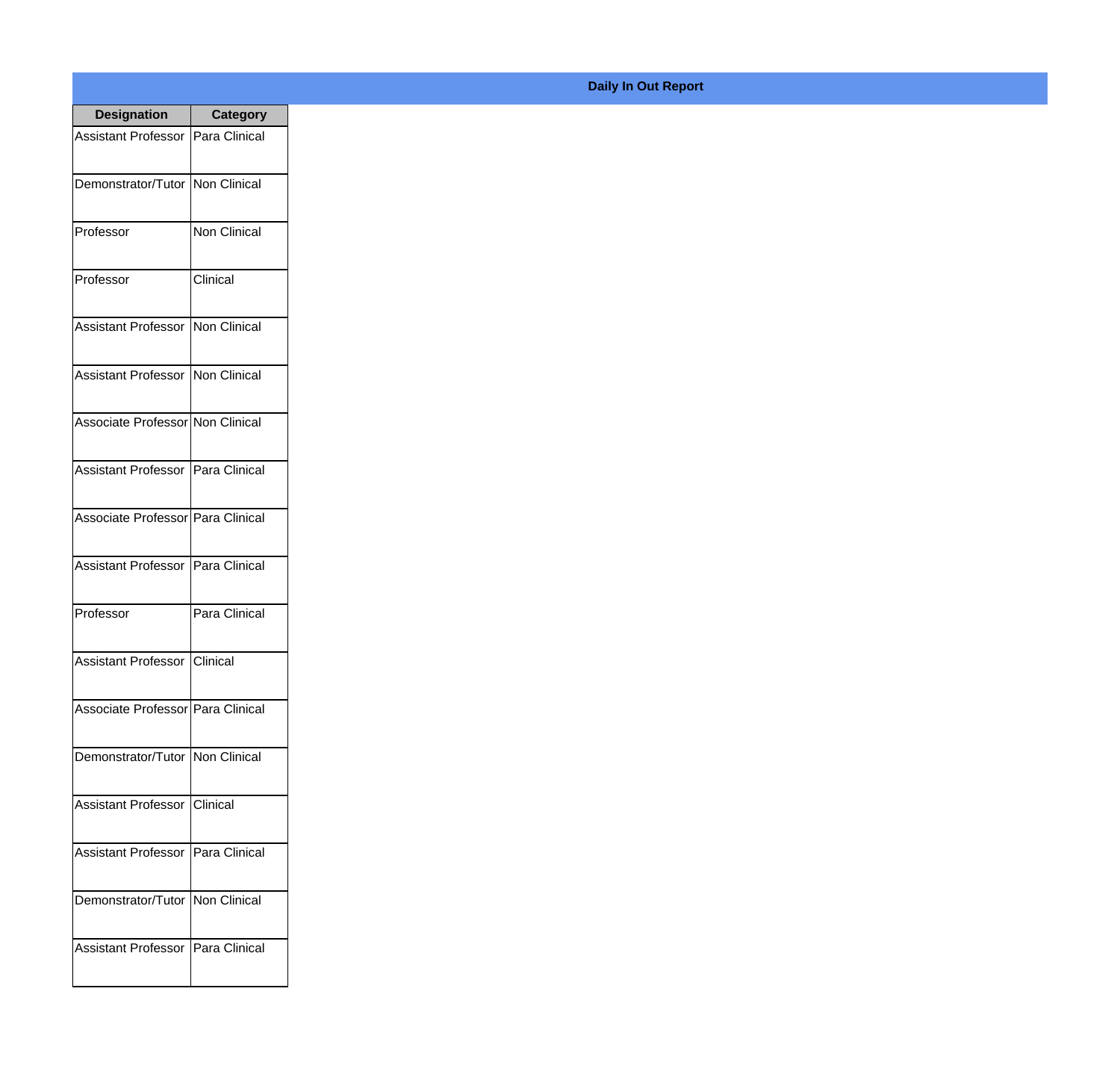|                                                  | <b>Daily In Out Report</b>                            |             |           |          |       |              |                       |  |
|--------------------------------------------------|-------------------------------------------------------|-------------|-----------|----------|-------|--------------|-----------------------|--|
| Government<br>Medical College,<br>Khandwa        | <b>DR SOURYAKANT</b><br>VARANDANI                     | 02 Dec 2020 | 10:57:18  | 17:29:30 | 06:32 | P            | Community<br>Medicine |  |
| <b>Government</b><br>Medical College,<br>Khandwa | <b>DR RASHMI YADAV</b>                                | 02 Dec 2020 | 09:30:57  | 17:55:20 | 08:25 | P            | Community<br>Medicine |  |
| <b>Government</b><br>Medical College,<br>Khandwa | DR LEENA PARIHAR                                      | 02 Dec 2020 | 10:27:24  | 16:38:01 | 06:11 | P            | Community<br>Medicine |  |
| <b>Government</b><br>Medical College,<br>Khandwa | Imr piyush kumar<br><b>MISHRA</b>                     | 02 Dec 2020 | 10:56:13  | 17:45:51 | 06:49 | P            | Community<br>Medicine |  |
| Government<br>Medical College,<br>Khandwa        | DR SACHIN PARMAR 02 Dec 2020                          |             | 10:42:15  | 18:15:33 | 07:33 | P            | Community<br>Medicine |  |
| Government<br>Medical College,<br>Khandwa        | DR PRAMILA VERMA 02 Dec 2020                          |             | 10:45:25  |          | 00:00 | E            | Paediatrics           |  |
| Government<br>Medical College,<br>Khandwa        | <b>DR MANOJ BALKE</b>                                 | 02 Dec 2020 | 10:14:44  | 14:08:50 | 03:54 | P            | Ophthalmology         |  |
| Government<br>Medical College,<br>Khandwa        | <b>DR GARIMA</b><br><b>AGRAWAL VARSHNEY</b>           | 02 Dec 2020 | 10:16:26  | 15:17:31 | 05:01 | $\mathsf{P}$ | Paediatrics           |  |
| Government<br>Medical College,<br>Khandwa        | DR SIDDHARTH<br><b>BANODE</b>                         | 02 Dec 2020 | 09:29:40  | 17:05:49 | 07:36 | P            | Pharmacology          |  |
| <b>Government</b><br>Medical College,<br>Khandwa | <b>DR CHANDNI</b><br>KAROLE                           | 02 Dec 2020 | 109:40:44 | 13:41:53 | 04:01 | $\mathsf{P}$ | Ophthalmology         |  |
| <b>Government</b><br>Medical College,<br>Khandwa | <b>DR PRIYA KAPOOR</b><br>KAPOOR                      | 02 Dec 2020 | 10:26:49  | 16:58:27 | 06:32 | P            | Pathalogy             |  |
| Government<br>Medical College,<br>Khandwa        | <b>DR SAPNA</b><br><b>MAHESHRAM</b>                   | 02 Dec 2020 | 10:25:38  | 17:33:46 | 07:08 | P            | Community<br>Medicine |  |
| Government<br>Medical College,<br>Khandwa        | DR RAJENDRA<br><b>SINGH MANDLOI</b>                   | 02 Dec 2020 | 10:16:36  | 17:34:50 | 07:18 | P            | <b>Bio Chemistry</b>  |  |
| Government<br>Medical College,<br>Khandwa        | <b>DR SEEMA</b><br><b>SUDHAKARRAO</b><br><b>SUTAY</b> | 02 Dec 2020 | 11:00:08  | 19:20:50 | 08:20 | P            | Forensic<br>Medicine  |  |
| Government<br>Medical College,<br>Khandwa        | <b>DR AJAY</b><br>NARWARIYA                           | 02 Dec 2020 | 11:43:43  | 18:26:55 | 06:43 | P            | Microbiology          |  |
| Government<br>Medical College,<br>Khandwa        | DR RAKESH SINGH<br><b>HAZARI</b>                      | 02 Dec 2020 | 16:54:36  |          | 00:00 | E            | Pathalogy             |  |
| Government<br>Medical College,<br>Khandwa        | DR NISHA<br><b>KAITHWAS</b>                           | 02 Dec 2020 | 10:35:51  | 13:25:45 | 02:50 | P            | Psychiatry            |  |
| Government<br>Medical College,<br>Khandwa        | DR ANANT<br>TUKARAM PAWAR                             | 02 Dec 2020 | 11:07:31  | 19:17:26 | 08:10 | P            | Community<br>Medicine |  |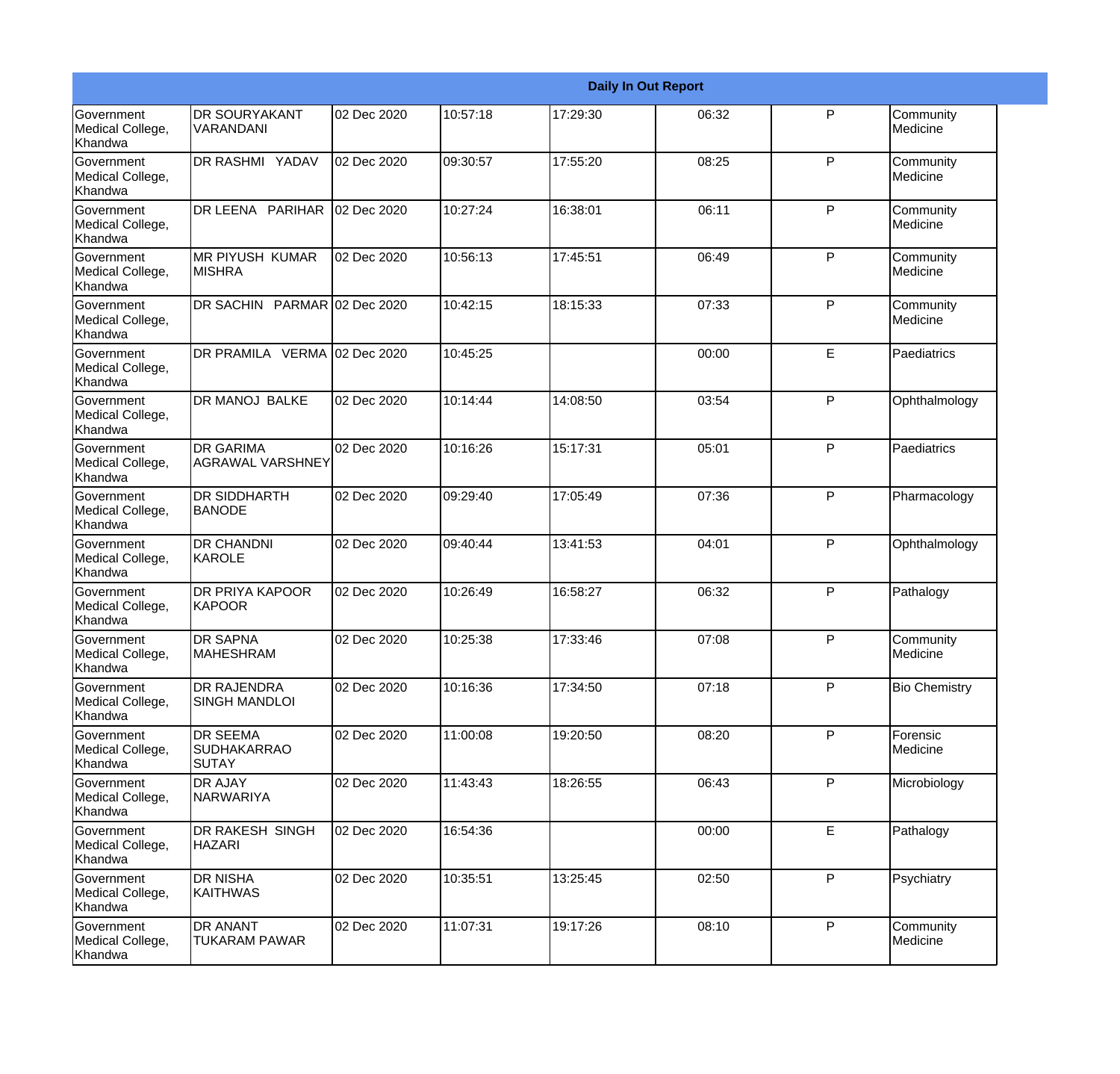| Demonstrator/Tutor Para Clinical  |               |
|-----------------------------------|---------------|
| Assistant Professor Para Clinical |               |
|                                   |               |
| Assistant Professor Para Clinical |               |
| Statistician                      | Para Clinical |
|                                   |               |
| Assistant Professor Para Clinical |               |
| Professor                         | Clinical      |
| Assistant Professor Clinical      |               |
|                                   |               |
| Associate Professor Clinical      |               |
| Associate Professor Para Clinical |               |
|                                   |               |
| Assistant Professor Clinical      |               |
| Demonstrator/Tutor Para Clinical  |               |
| Associate Professor Para Clinical |               |
|                                   |               |
| Demonstrator/Tutor Non Clinical   |               |
| Professor                         | Para Clinical |
| Demonstrator/Tutor Para Clinical  |               |
|                                   |               |
| Professor                         | Para Clinical |
| Assistant Professor Clinical      |               |
|                                   |               |
| Professor                         | Para Clinical |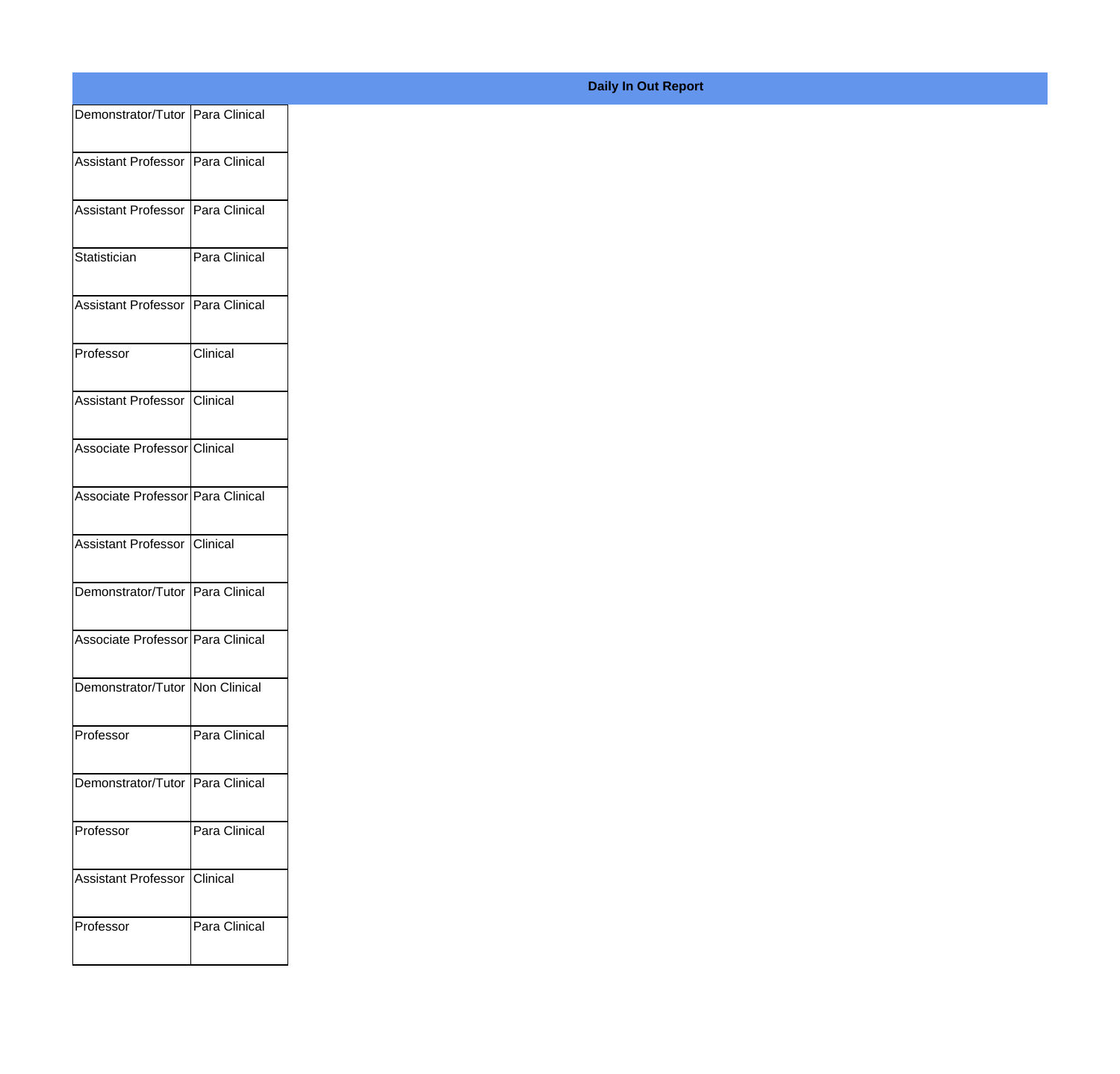|                                                  | <b>Daily In Out Report</b>                            |             |          |          |       |              |                             |  |
|--------------------------------------------------|-------------------------------------------------------|-------------|----------|----------|-------|--------------|-----------------------------|--|
| <b>Government</b><br>Medical College,<br>Khandwa | DR SHAIKH M.KHALIQ 02 Dec 2020                        |             | 15:41:21 |          | 00:00 | E            | <b>Bio Chemistry</b>        |  |
| <b>Government</b><br>Medical College,<br>Khandwa | <b>DR RAJU</b>                                        | 02 Dec 2020 | 09:24:43 | 18:09:34 | 08:45 | $\mathsf{P}$ | Forensic<br>Medicine        |  |
| <b>Government</b><br>Medical College,<br>Khandwa | <b>DR MAHENDRA</b><br><b>IPANWAR</b>                  | 02 Dec 2020 | 09:40:15 |          | 00:00 | E            | Orthopaedics                |  |
| <b>Government</b><br>Medical College,<br>Khandwa | <b>DR SITARAM</b><br><b>SOLANKI</b>                   | 02 Dec 2020 | 09:50:56 | 17:45:20 | 07:55 | P            | Forensic<br>Medicine        |  |
| <b>Government</b><br>Medical College,<br>Khandwa | <b>DR RANJEET</b><br><b>BADOLE</b>                    | 02 Dec 2020 | 10:43:24 |          | 00:00 | E            | <b>General Medicine</b>     |  |
| <b>Government</b><br>Medical College,<br>Khandwa | DR ARUN KUMAR<br>PARGI                                | 02 Dec 2020 | 09:22:36 |          | 00:00 | E            | <b>General Surgery</b>      |  |
| Government<br>Medical College,<br>Khandwa        | <b>DR ASHOK</b><br><b>I</b> BHAUSAHEB NAJAN           | 02 Dec 2020 | 10:12:07 | 17:03:54 | 06:51 | P            | Forensic<br>Medicine        |  |
| Government<br>Medical College,<br>Khandwa        | <b>DR NITESHKUMAR</b><br>KISHORILAL<br><b>RATHORE</b> | 02 Dec 2020 | 10:18:00 | 19:36:17 | 09:18 | P            | Pharmacology                |  |
| Government<br>Medical College,<br>Khandwa        | <b>DR PRIYESH</b><br><b>MARSKOLE</b>                  | 02 Dec 2020 | 10:34:46 |          | 00:00 | E            | Community<br>Medicine       |  |
| <b>Government</b><br>Medical College,<br>Khandwa | <b>DR SANGEETA</b><br><b>CHINCHOLE</b>                | 02 Dec 2020 | 11:17:17 |          | 00:00 | E            | Physiology                  |  |
| <b>Government</b><br>Medical College,<br>Khandwa | DR NEERAJ KUMAR                                       | 02 Dec 2020 | 09:32:27 | 17:56:45 | 08:24 | P            | Dentisry                    |  |
| Government<br>Medical College,<br>Khandwa        | <b>DR VIJAY NAYAK</b>                                 | 02 Dec 2020 | 12:19:21 |          | 00:00 | E            | Anatomy                     |  |
| Government<br>Medical College,<br>Khandwa        | DR SUNIL BAJOLIYA                                     | 02 Dec 2020 | 09:44:26 | 19:13:38 | 09:29 | P            | OTO-Rhiono-<br>Laryngology  |  |
| Government<br>Medical College,<br>Khandwa        | DR NISHA MANDLOI<br><b>PANWAR</b>                     | 02 Dec 2020 | 09:36:52 | 16:42:24 | 07:06 | $\mathsf{P}$ | Obstetrics &<br>Gynaecology |  |
| Government<br>Medical College,<br>Khandwa        | DR NANDINI DIXIT                                      | 02 Dec 2020 | 10:14:43 |          | 00:00 | E            | Paediatrics                 |  |
| Government<br>Medical College,<br>Khandwa        | <b>DR JITENDRA</b><br><b>AHIRWAR</b>                  | 02 Dec 2020 | 10:56:34 | 10:56:41 | 00:00 | AB           | Pathalogy                   |  |
| Government<br>Medical College,<br>Khandwa        | <b>DR JITENDRA</b><br>AHIRWAR                         | 02 Dec 2020 | 17:52:23 |          | 00:00 | AB           | Pathalogy                   |  |
| Government<br>Medical College,<br>Khandwa        | <b>DR MUKTESHWARI</b><br><b>GUPTA</b>                 | 02 Dec 2020 | 11:26:46 | 17:42:26 | 06:16 | $\mathsf{P}$ | Pharmacology                |  |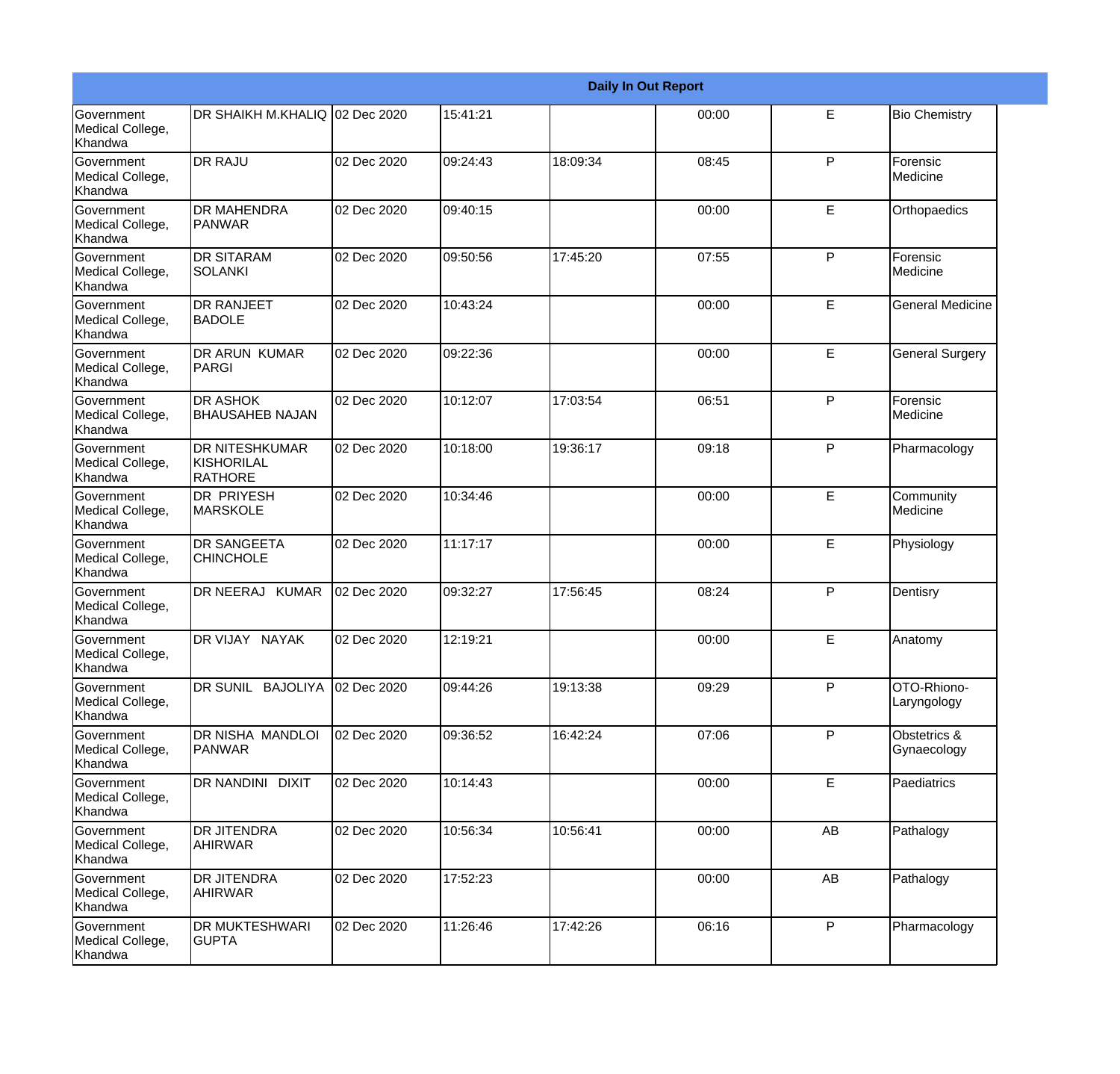| Professor                          | Non Clinical |
|------------------------------------|--------------|
| Demonstrator/Tutor Para Clinical   |              |
|                                    |              |
| Assistant Professor Clinical       |              |
| Demonstrator/Tutor Para Clinical   |              |
| Assistant Professor Clinical       |              |
| Assistant Professor Clinical       |              |
| Associate Professor Para Clinical  |              |
| Demonstrator/Tutor Para Clinical   |              |
| Associate Professor Para Clinical  |              |
| Demonstrator/Tutor Non Clinical    |              |
| Assistant Professor Clinical       |              |
| Associate Professor Non Clinical   |              |
| Assistant Professor Clinical       |              |
| Associate Professor Clinical       |              |
| Assistant Professor Clinical       |              |
| Demonstrator/Tutor Para Clinical   |              |
| Demonstrator/Tutor   Para Clinical |              |
| Demonstrator/Tutor Para Clinical   |              |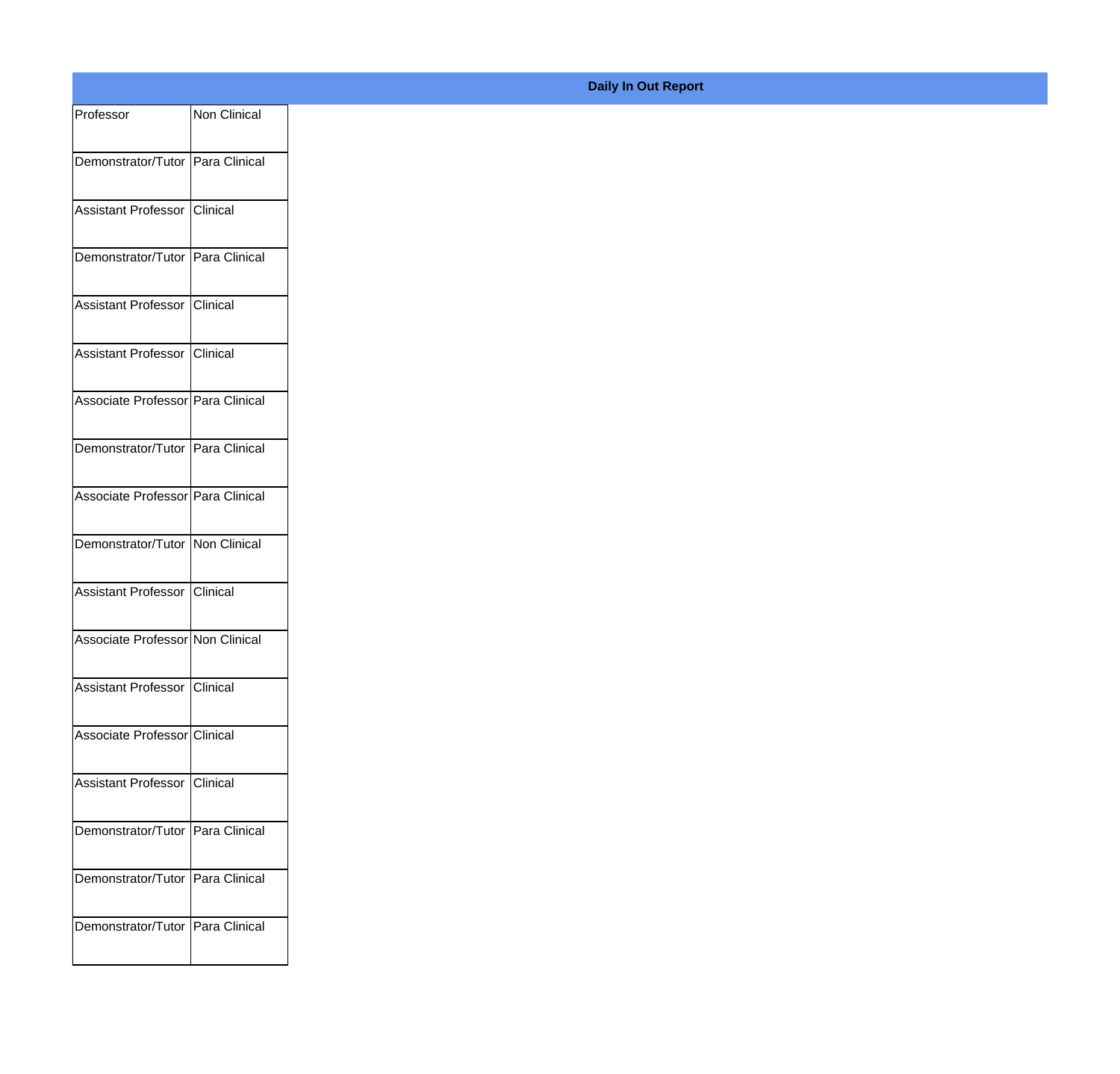|                                                  | <b>Daily In Out Report</b>                           |             |           |          |       |   |                         |  |
|--------------------------------------------------|------------------------------------------------------|-------------|-----------|----------|-------|---|-------------------------|--|
| <b>Government</b><br>Medical College,<br>Khandwa | <b>DR PURTI AGARWAL</b><br>ISAINI                    | 02 Dec 2020 | 10:37:13  | 16:06:31 | 05:29 | P | Pathalogy               |  |
| Government<br>Medical College,<br>Khandwa        | <b>DR YASHPAL RAY</b>                                | 02 Dec 2020 | 12:04:59  |          | 00:00 | Е | Anatomy                 |  |
| <b>Sovernment</b><br>Medical College,<br>Khandwa | <b>I</b> DR VISHAL<br><b>KUMAR</b><br><b>ITHAKRE</b> | 02 Dec 2020 | 109:28:26 | 17:00:43 | 07:32 | P | Physiology              |  |
| lGovernment<br>Medical College,<br>Khandwa       | <b>DR SHAILENDRA</b><br>ISINGH CHOUHAN               | 02 Dec 2020 | 09:15:51  |          | 00:00 | E | Orthopaedics            |  |
| Government<br>Medical College,<br>Khandwa        | <b>MOHIT GARG</b>                                    | 02 Dec 2020 | 10:31:33  | 13:10:47 | 02:39 | P | <b>General Medicine</b> |  |